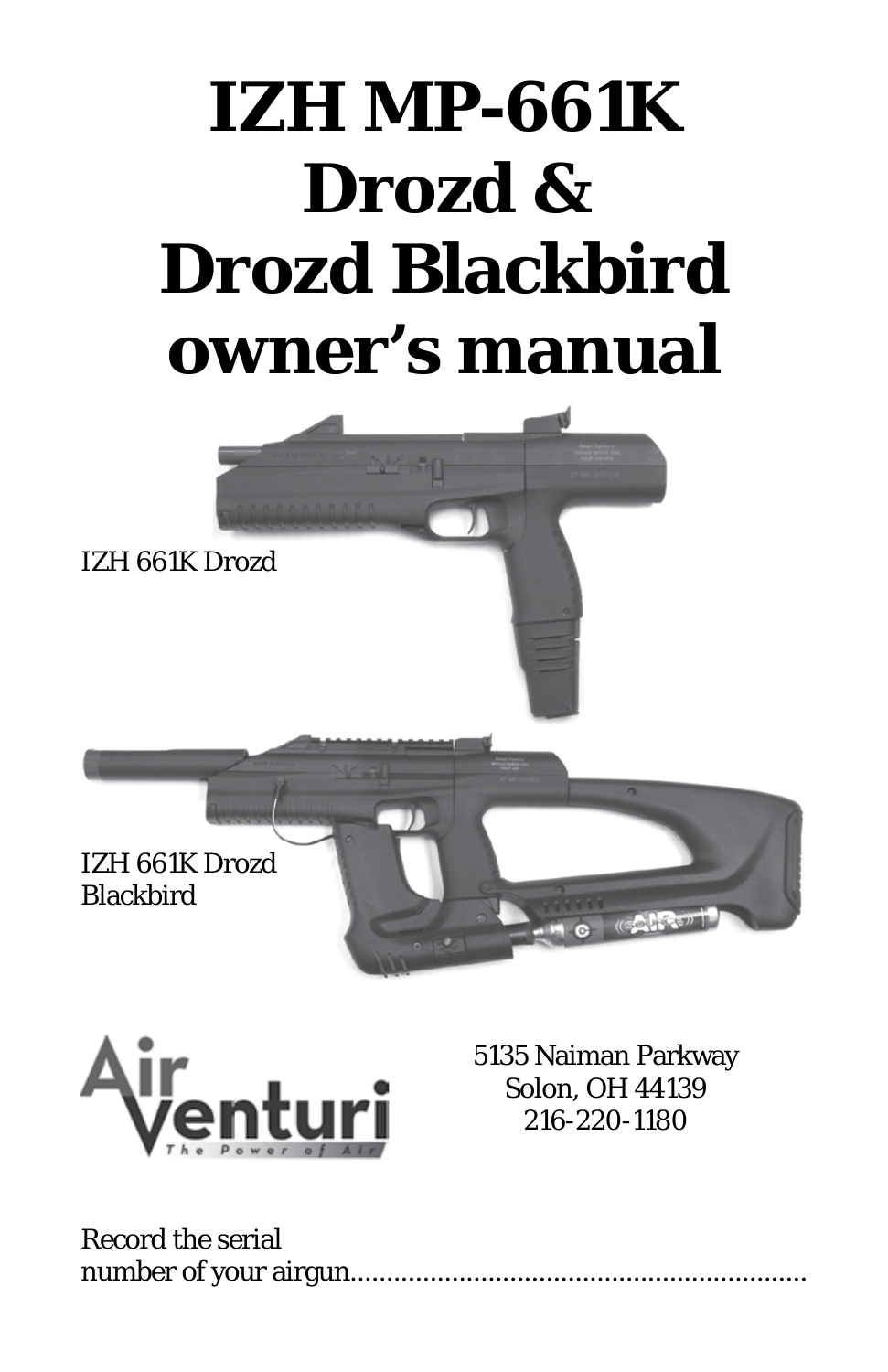

## **Follow the warnings and safety procedures shown here and throughout this manual.**

Not a toy. Adult supervision required. This airgun is intended for use by those 18 years of age or older. Misuse or careless use may cause serious injury or death. May be dangerous up to 500 yards.

Do not use this airgun until you have read and understood this owner's manual.

Use steel BBs for your airgun. Never reuse BBs. The use of any other kind of ammunition can cause injury to you or damage to your airgun.

Keep your finger off the trigger while cocking your airgun. When you are sure of your target and backstop and the area around the target is clear, you may activate the on/off switch and squeeze the trigger to fire. Always keep your the switch in the OFF position until you're ready to shoot.

Remember to place your target carefully and THINK about what you will hit if you miss the target.

Do not assume your airgun is unloaded if it fails to fire properly!

Never leave your airgun loaded. Always treat an airgun as if it is loaded, even if you think it is not. Always transport your airgun unloaded and in a hard case.

Never point an airgun at another person or in an unsafe direction.

This airgun has an on/off switch that functions like a manual safety. However, YOU are the ultimate safety for your gun.

You and others with you should always wear safety glasses to protect your eyes.

Do not shoot at hard surfaces or at the surface of water. The BB may bounce or ricochet and hit someone or something you did not intend to hit.

Always choose your target carefully. It is best to shoot at paper targets attached to a safe backstop or a trap intended to safely stop and/or capture steel BBs. Your backstop should be checked for wear before and after use. Replace your backstop if the surface is worn or damaged or if a ricochet occurs.

Do not disassemble, tamper with or attempt to repair or modify your airgun. Doing so may void your warranty and may result in injury. Contact Air Venturi at 216-220-1180 for repair.

In the unlikely event your airgun malfunctions or exhibits reduced performance, DO NOT attempt to fix the problem yourself. Call Air Venturi at 216-220-1180 so we can address any issues or have you return your airgun for repair.

Children are attracted to and can operate guns that can cause severe injuries or death. Prevent child access by always keeping guns locked away and unloaded when not in use. If you keep a loaded gun where a child obtains and improperly uses it, you may be fined or sent to prison.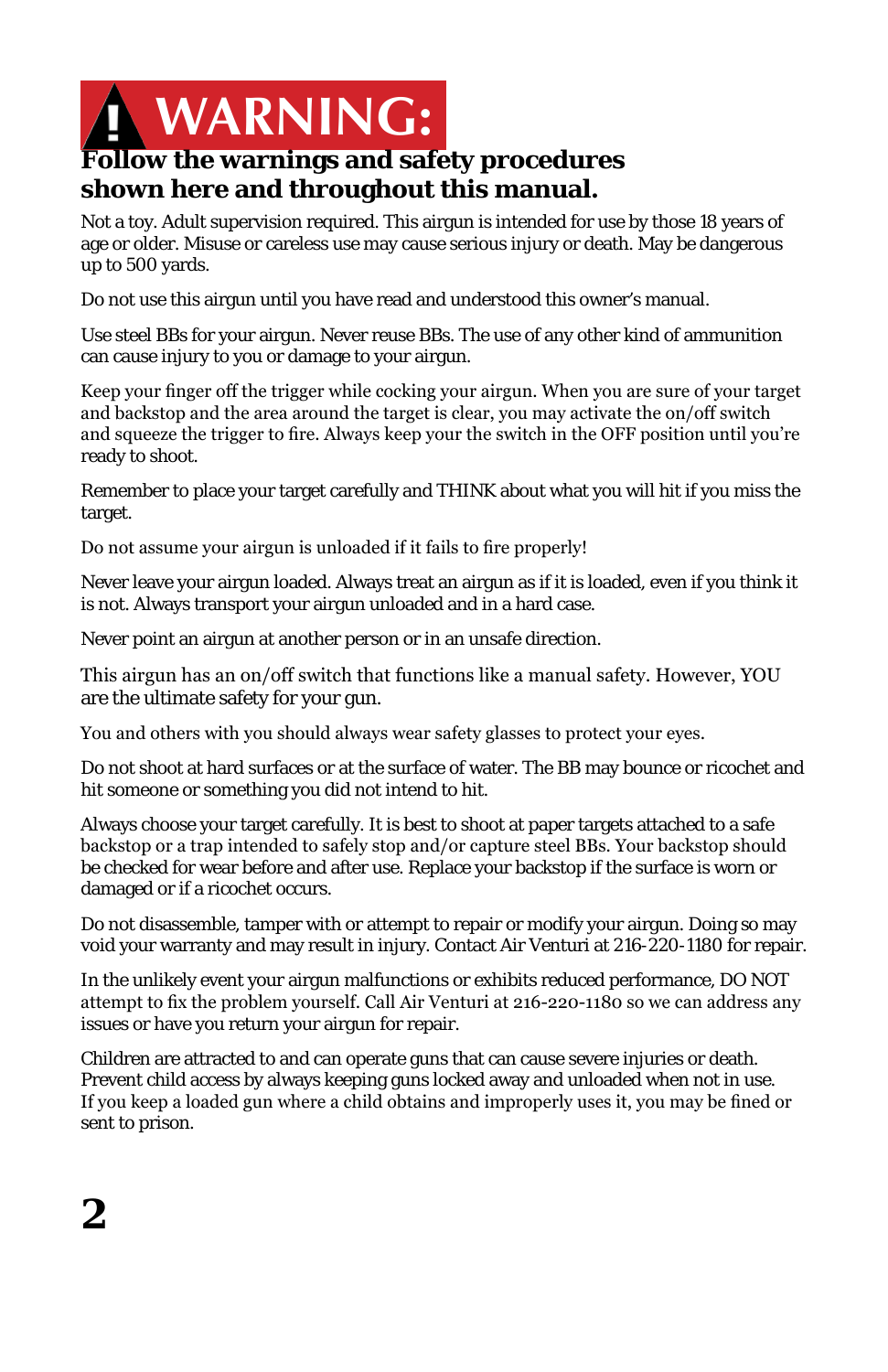The IZH MP-661K Drozd and MP-661K Drozd Blackbird are CO2-powered guns with 3 firing modes: semi-auto, 3-round full-auto burst and 6-round fullauto burst. The standard Drozd comes with a 30-round BB magazine and uses a single 12-gram CO2 cartridge. The Drozd Blackbird comes with a 400-round BB hopper and uses either three (3) 12-gram CO2 cartridges or one 88-gram CO2 tank. Both guns require six (6) AA batteries.

The following information will explain the function, loading and operation of the Drozd and Drozd Blackbird. Where appropriate, we will point out any differences.

#### **SIGHTS**

Both versions have the same fixed front sight and a rear sight that is adjustable for windage and elevation. (1)

#### **OPTICS**

The standard Drozd has an 11mm optics rail that is 1.88 inches long. (1)

The Drozd Blackbird has a Weaver/Pictanny rail that runs the length of the space between the front and rear sights. (2)

#### **MAGAZINE— PRESSURIZING & LOADING:** *Standard Drozd*

Do not touch the trigger or any other switches when loading the gun. The standard Drozd comes with a 30-round BB magazine that also holds a single 12-gram CO2 cartridge. The magazine is in the grip, and you release it by pushing the release button on the grip. (3)

Flip back the

**1 2 3**

magazine plate. Insert a 12-gram CO2 cartridge in the magazine (see details shown in photos 4-11 on page 4). Align the tip of the CO2 cartridge with the round port as shown in picture 5 and push the CO2 cartidge down into magazine.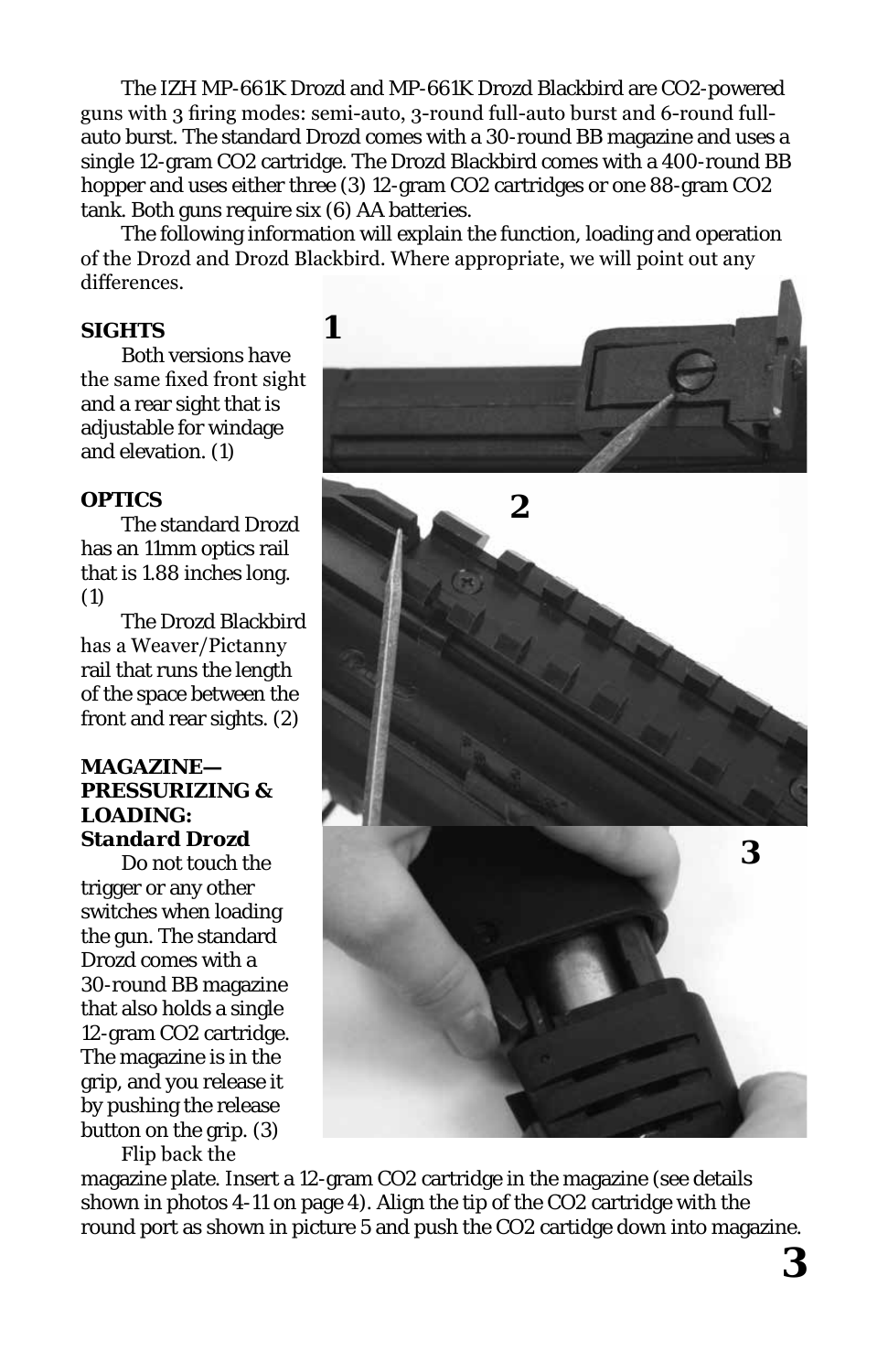





**5**

# **WARNING!**

**CO2 is a refrigerant. If the CO2 cartridges in your gun are not empty, they will expel all their CO2 when you remove them. Keep all body parts away from CO2 when it is expelled, as it is cold enough to freeze flesh!**

Hold the cartridge in place (6) as you swing the lever at the bottom of the magazine into place. This will cause the CO2 cartridge to be pierced (you should hear a hissing sound when the cartridge is punctured).

To load the magazine with steel BBs, pull back and hold the spring-loaded follower (8) and load steel BBs into the magazine (9). Once loaded, swing the magazine plate back over the magazine and insert the entire unit into the gun's grip. (10)

**10**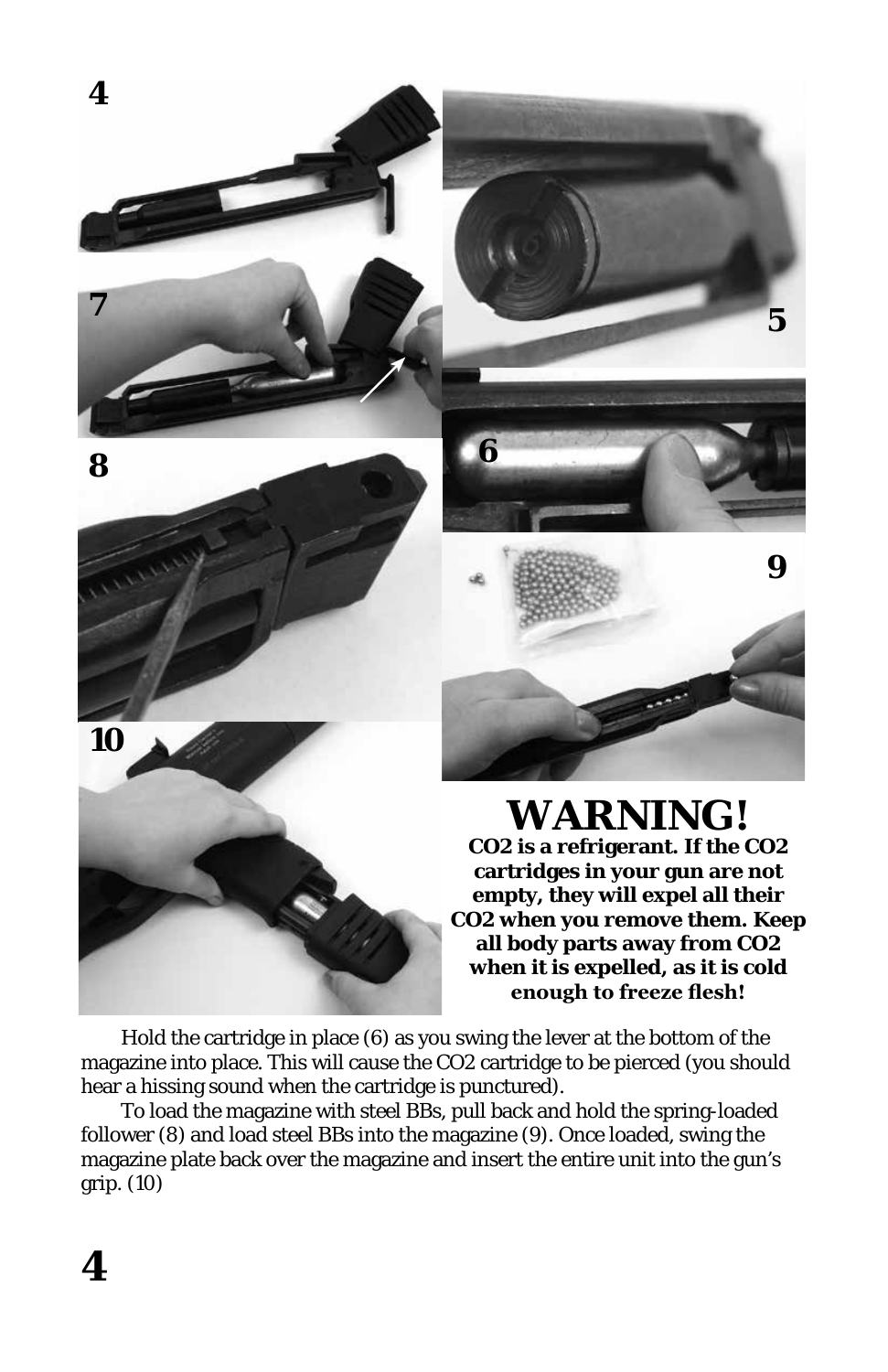#### **MAGAZINE— PRESSURIZING & LOADING:** *Drozd Blackbird*

**12**

Do not touch the trigger or any other switches when loading the gun. The Blackbird's 400-round BB hopper is located in the gun's grip. Press the mag release button to separate the mag from the gun. The cord leading to the gun must also be unplugged from the forearm to remove the magazine. (12-13)

Once the mag is separated from the gun, pop open the trap door and pour in up to 400 steel BBs. Close the trap door to contain the loaded BBs. (14-15)

To clear any jams, click open the access door and remove the jammed BBs. (16)

To empty BBs from the hopper, turn it upside



down, flip open the trap door & shake out the BBs. You will also have to open the access door (the one used to clear jams) to remove some of the BBs that didn't

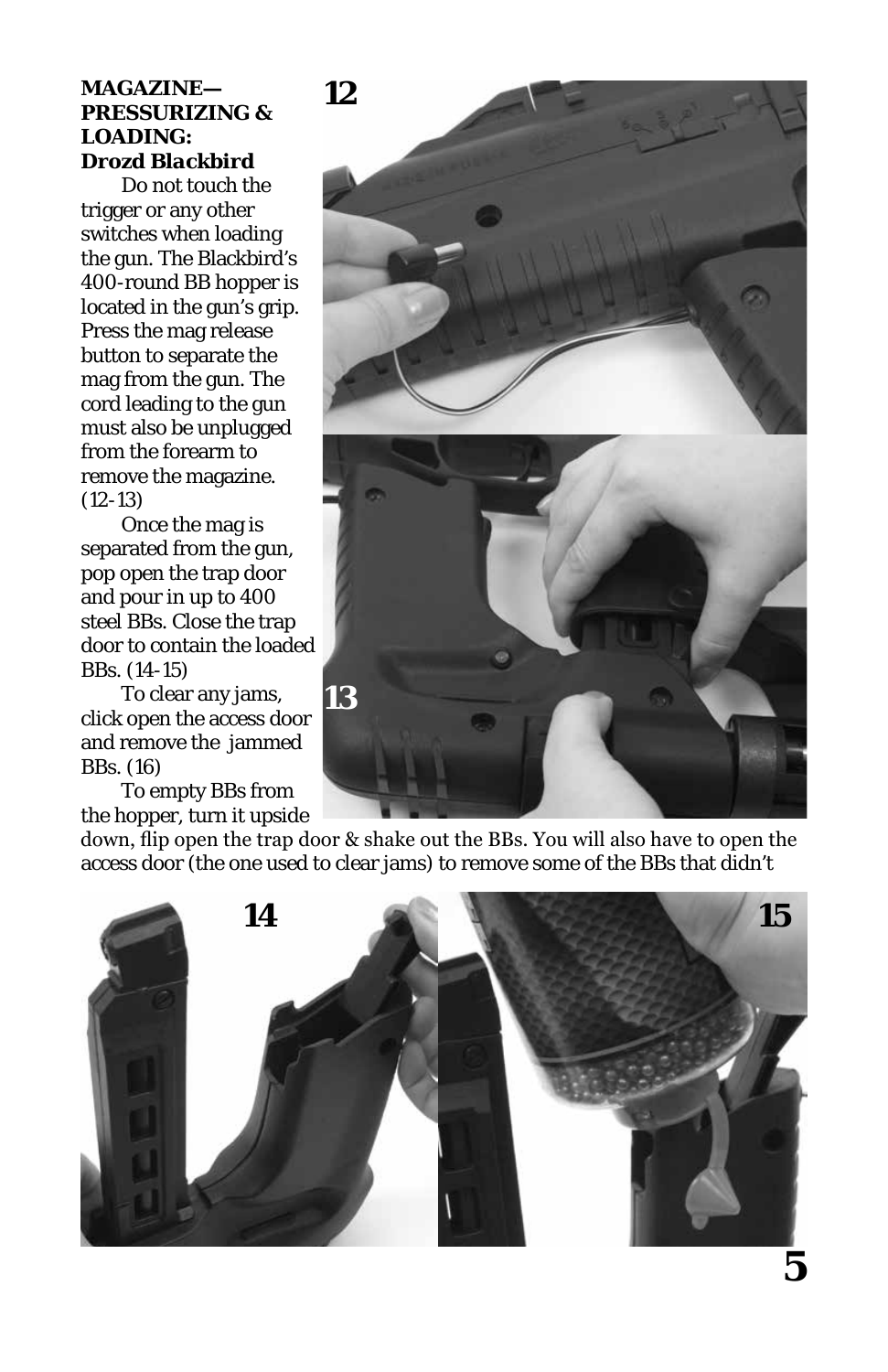come out when you shook the magazine. (16-17)

Do not touch the trigger or any other switches when pressurizing your gun. During this procedure, the cable that goes from the mag to the forearm of your gun should still be unplugged. (12)

You can use either three (3) 12-gram CO2 cartridges or one (1) 88 gram CO2 tank.

The CO2 fill port is on the back of the magazine. (18)

To use 12-gram CO2 cartridges, screw the threaded adapter into the CO2 port in the back of the magazine. (18)

Insert a 12-gram CO2 cartridge into each one of the hollows in the adapter. (19) If the cartridges don't fit, turn the ring at the bottom of the adapter counterclockwise to loosen the openings. When all 3 cartridges have been inserted, twist the adapter's ring clockwise until you hear a hissing sound. That means the cartridges have been punctured, and the gun is now pressurized.

To insert an 88-gram



**17 16**  $\overline{g}_{\alpha} = \mathcal{P} \overline{g}_{\alpha}$ **18 19**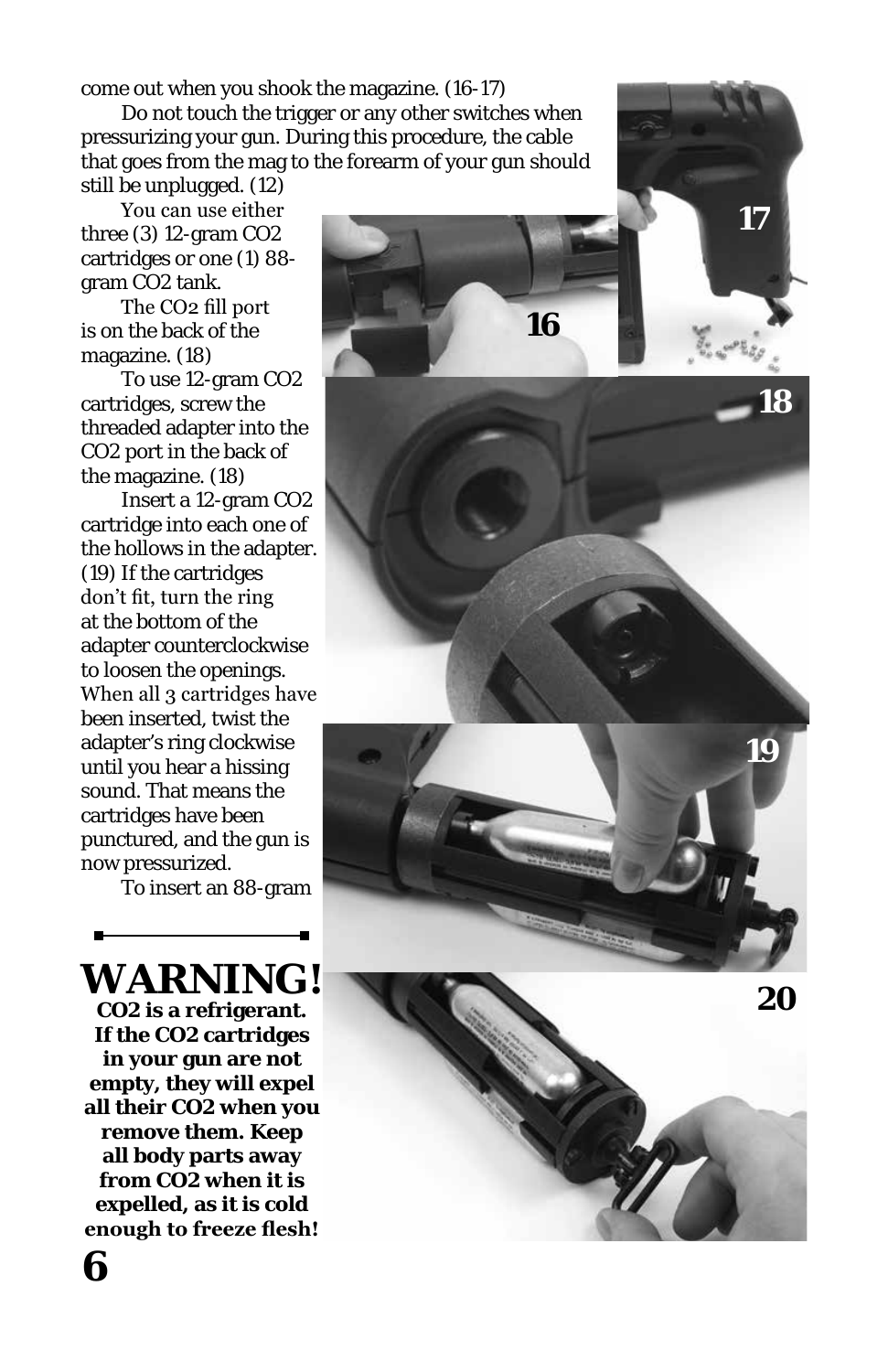

CO2 tank, remove the 12-gram CO2 adapter and screw in the adapter for the larger CO2 tank. Insert the 88-gram CO2 tank into the adapter until you hear a hissing sound. The gun is now pressurized. (21-22)

Put the loaded and pressurized mag back into the gun and plug the cord into the forearm. (23-24)

#### **SAFETY**

On the left side of the receiver is an on-off switch that functions like a safety. It has a ON and OFF settings. ON allows the gun to fire. OFF disconnects the batteryoperated switches (read those sections elsewhere in this manual). The cable from the magazine must be plugged into the forearm of the gun in order for the gun to fire.

#### **MODES**

Both guns have the same switches for firing modes: semiauto, 3-round full-auto burst and 6-round full-auto burst.

On the left side of the receiver, **27** there is a switch that has three (3) settings: 1, 3 and 6. To fire one round, push the switch to "1." This is the semi-auto mode. Each pull of the trigger will shoot one BB. If you push the switch to "3" or "6," the gun will be in full-auto burst mode. Either three or six BBs will

be shot with each pull of the trigger. (26)

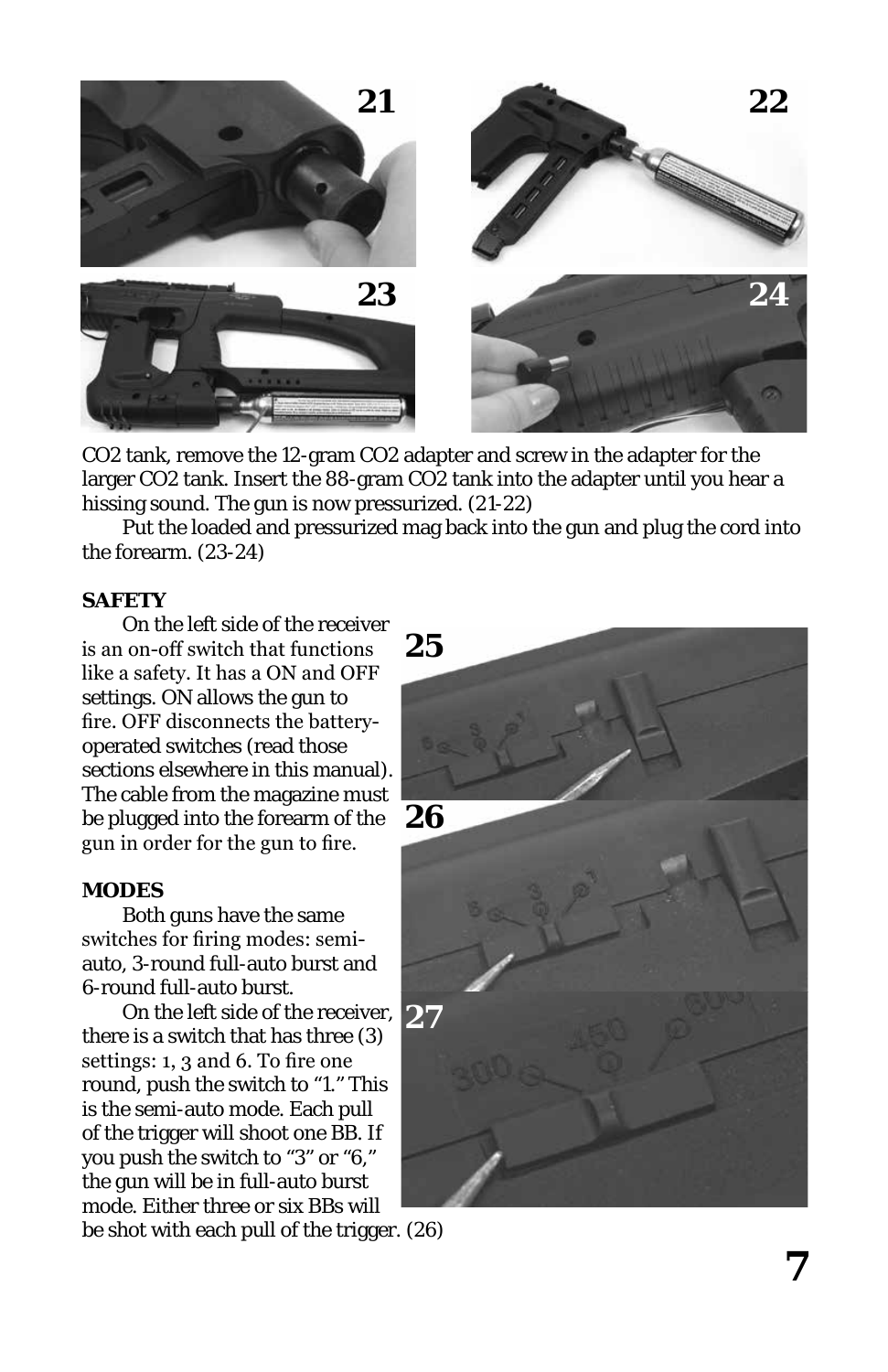



## **Your gun uses six (6) AA batteries.**

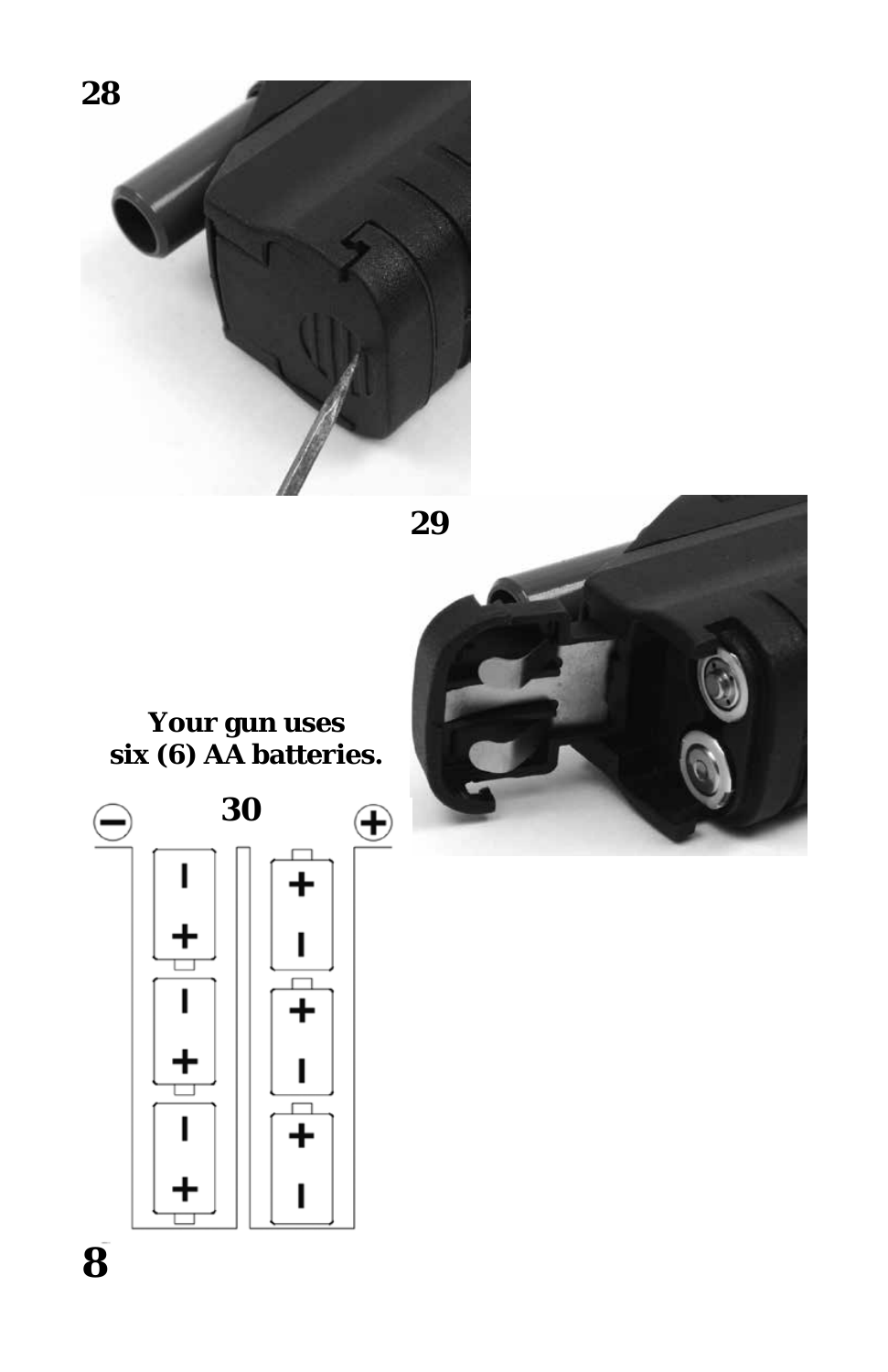#### **RATE OF FIRE**

Both guns have a switch that lets you select the rate of fire (rounds per minute or rpm). The switch is on the right side of the receiver. (27)

The rates are 300, 450 and 600 rpm. Any of these rates affect the fullauto burst mode.

#### **BATTERIES**

Both guns use six (6) AA batteries. Under the muzzle of the gun, you'll find the battery compartment. Pull down on the compartment's front and then flip open the lid. Load three (3) batteries into each column. (28-29). Note the orientation of the batteries in the graphic on page 9. (30)



**33**

#### **SHOULDER STOCK**

The standard Drozd has a removable shoulder stock that's a two-piece unit. Connect the two pieces as shown in images 31 and 32 and insert the assembled unit into the back end of the gun's frame. (33) The gun may be used with or without the shoulder stock attachment.

#### **MAINTENANCE**

Clean the battery contacts every time you change batteries. If you do not plan to use the gun for an extended period of time or place the gun in storage, remove the batteries from the compartment. Use only new batteries and do not mix new and used batteries in the gun.

When inserting the 12-gram CO2 cartridges, put 2-3 drops of Crosman Pellgunoil on the tip of each cartridge. When inserting an 88-gram CO2 tank, put 5-6 drops of Crosman Pellgunoil on the tip. Pellgunoil lubricates the seals of the gun and will keep it functioning properly for years. Failure to properly lubricate the gun may result in early failure and CO2 leaking out of the gun.

Because you are shooting steel BBs, the barrel does not have to cleaned.

**If you feel additional maintenance is required, contact Air Venturi at 216-220-1180.**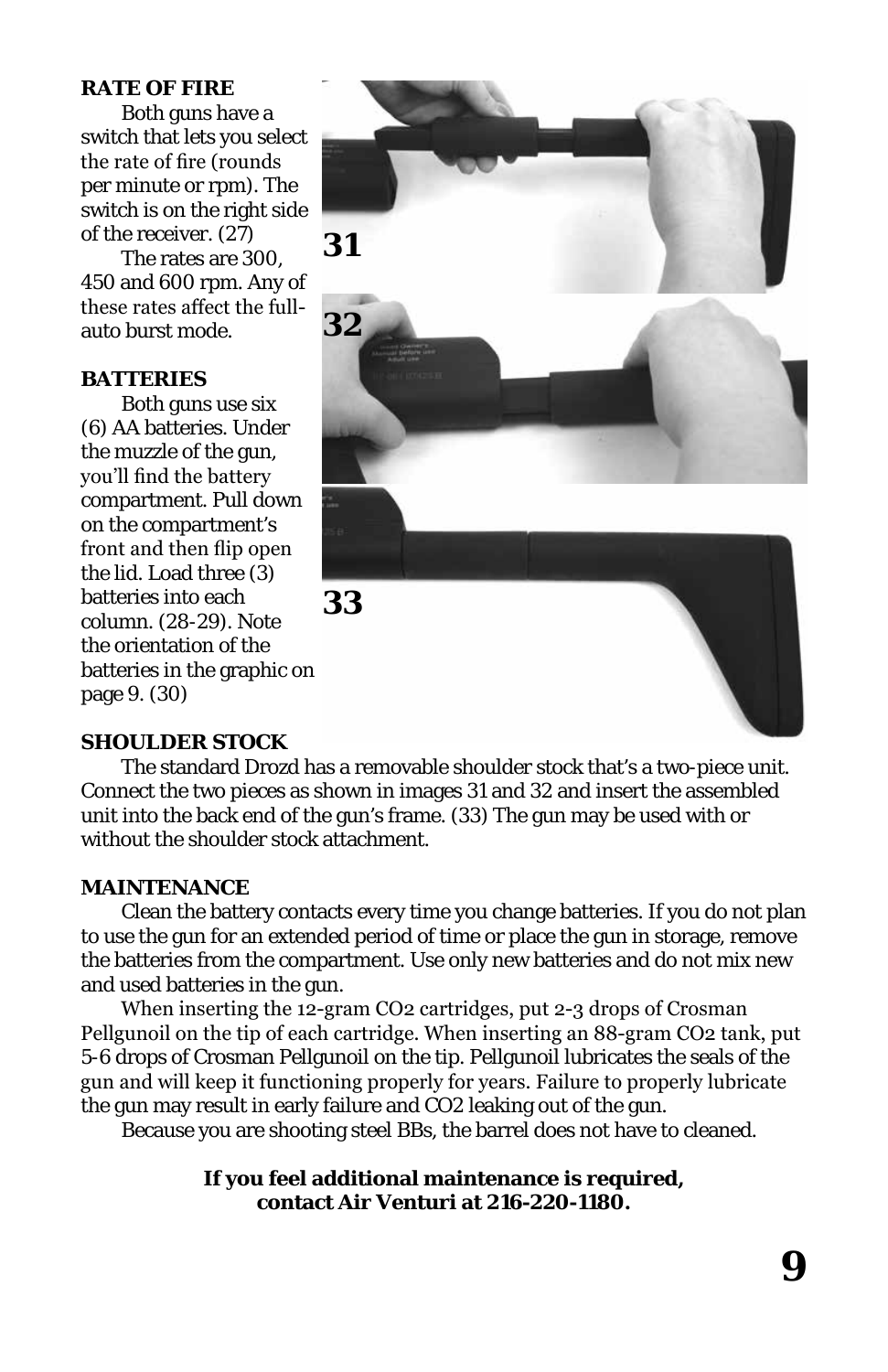

- 2. barrel 3. bushing 4. barrel seal 5. sight leaf 6. spring 7. pin
- 8. screw
- 9. plate
- 10. rear sight blade
- 11. screw

**10**

12. screw

- 14. insert 15. pin
- 16. catch
- 
- 17. spring
- 18. electromagnet
- 19. electromagnet cover
- 20. housing
- 21. cover
- 22. spring contact
- 23. electronic unit board
- 24. switch
- 26. on/off switch spring
- 27. pin
- 28. ring spring
- 29. clamp
- 30. trigger
- 31. pin
- 33. cover
- 34. screw
- 35. muzzle
- 36. shoulder stock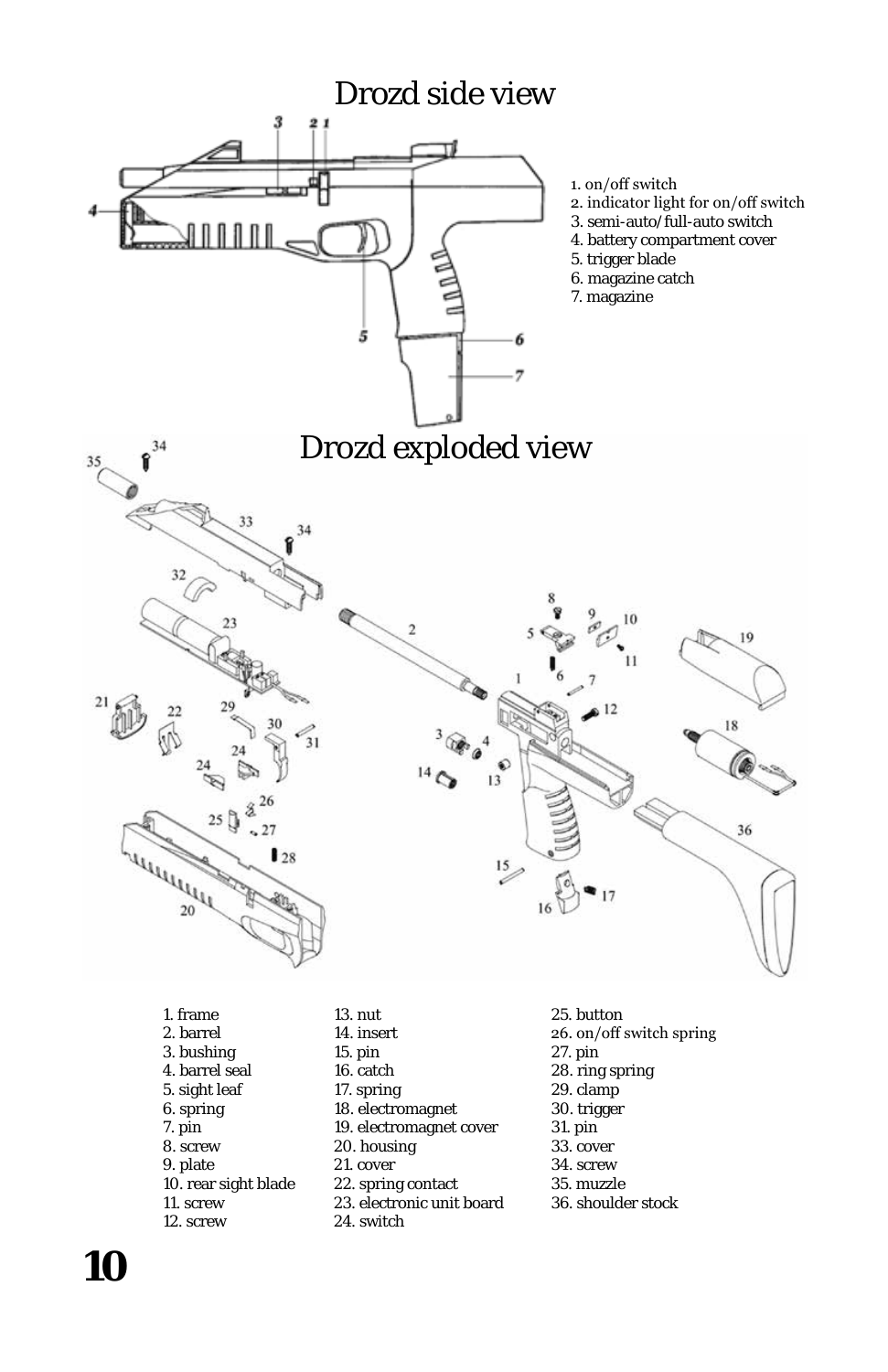# **Warranty registration**

Your IZH airgun is manufactured to the highest standards, using the finest materials to give a lifetime of service. In the unlikely event there are any defects in materials or workmanship in the first twelve (12) months after retail purchase, we will repair or replace your airgun under warranty. Keep your original purchase receipt.

What is covered: Replacement parts and labor. Transportation charges to consumer for return of repaired product.

The warranty will be invalid if:

- The airgun has been disassembled and incorrectly reassembled.
- The airgun is found to have lubrication not recommended by Air Venturi.
- The airgun has been fitted with non-Air Venturi parts.
- The airgun has been misused or abused.
- The original purchase receipt cannot be presented.

The warranty does NOT cover:

- O-rings, screws, seals, springs or stocks.
- Any damages or faults caused by owner misuse or action.
- Shipment damage of the airgun to or from Air Venturi.
- Transportation charges to Air Venturi for defective products.
- Damages caused by abuse or failure to perform normal maintenance.
- Parts subject to normal wear and tear.
- Consequential damages, incidental damages or incidental expenses including damage to property.
- Any other expense.

Note: Some states do not allow the exclusion or limitation of incidental or consequential damages, so the above limitation or exclusion may not apply to you.

This warranty is in addition to your statutory rights. To register your warranty, the card below must be completed and returned to Air Venturi within 30 days of purchase. Retain your sales receipt as proof of purchase.

Warranty claims: Warranty claims for U.S. and Canadian Customers: Call Air Venturi at 216-220-1180 before returning any product.

Implied warranties: Any implied warranties, including the implied warranties of merchantability and fitness for a particular purpose, are limited in duration to one year from date of retail purchase.

Note: Some states do not allow limitations on how long an implied warranty lasts, so the above limitation may not apply to you.

To the extent any provision of this warranty is prohibited by federal, state or municipal law which cannot be preempted, it shall not be applicable. This warranty gives you specific legal rights, and you may also have other rights which vary from state to state and country to country.